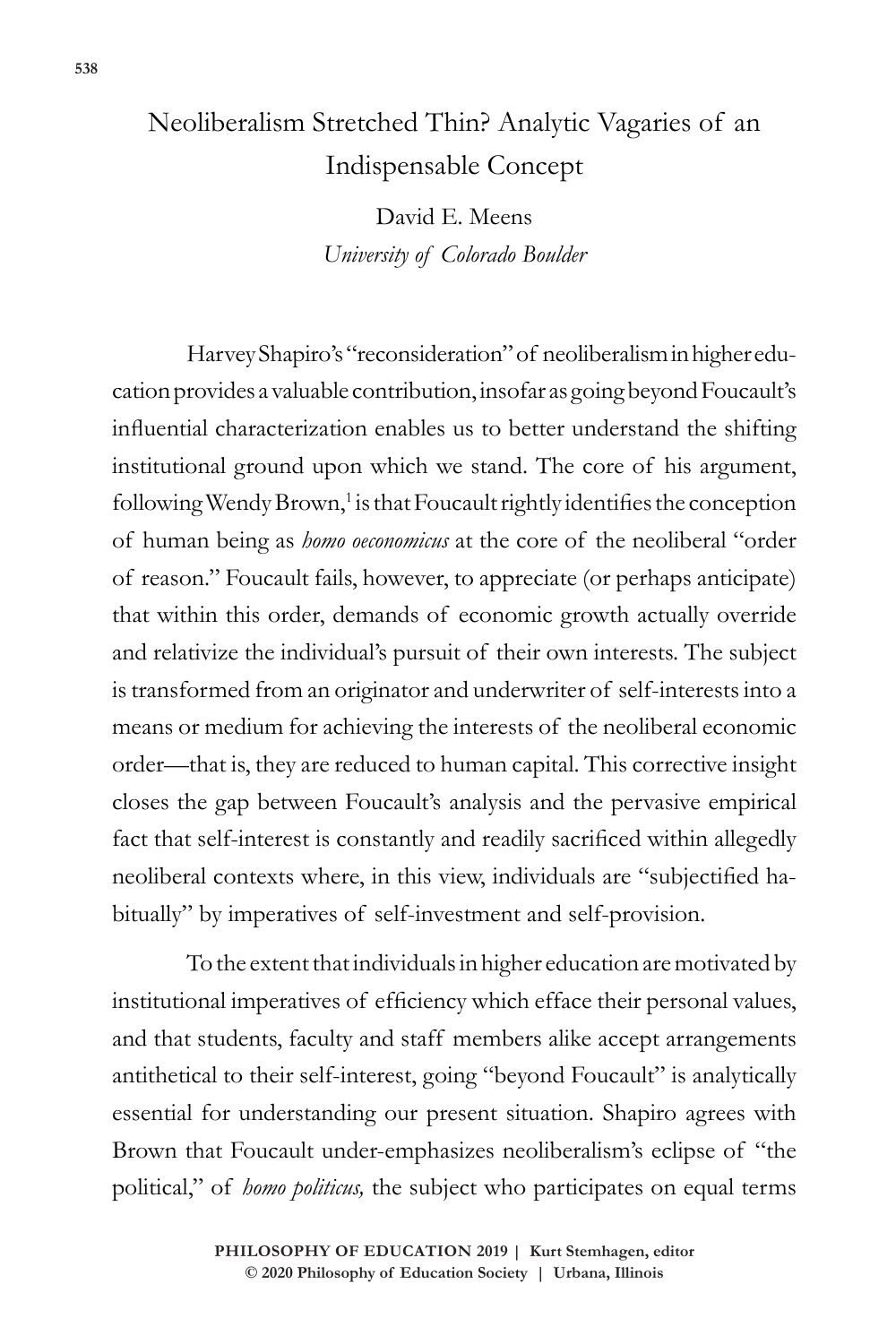with others to determine the aims and the frames of a common existence. Indeed, the ways in which political (and especially democratic) goals and values have been "economized," reinterpreted in terms of the metaphor of the market, is perhaps the essential insight that unifies critical scholarship on neoliberalism today.2

A number of scholars have raised doubts as to the descriptive accuracy and practical utility of the concept of neoliberalism, pointing out how widely it has been deployed for disparate purposes across a growing number of disciplines and fields.<sup>3</sup> My own view is that, despite promiscuous uses and frequent abuses, we simply cannot do without the concept of neoliberalism (or something much like it) if we are to understand and ultimately influence the unfolding of contemporary post-industrial capitalist societies.4 Nevertheless, I agree with the critics of neoliberalism's critics that there are important limitations to the type of critique that Shapiro and others put forward. These are the focus in the remainder of this article.

The first concern is with the general absence, in defining neoliberalism, of the "neoliberals" themselves. This could result from the use of Foucault as a starting point, as he offers a thoroughly *externalist* critique. A more adequate account would include an *internal* perspective on the movement, which requires engagement with its proponents—with their texts, their words, their ideas. We are in danger of misunderstanding any social phenomenon when we neglect to engage it on its own terms. This is admittedly difficult to do in the case of neoliberals, as it's a designation almost no one self applies. When we do directly engage neoliberalism's canonical figures, as identified by the critics, through their own words (Hayek and Friedman, and others), we better grasp the *moral logic* underlying the neoliberal "order of reason." This is essential to understanding the ideology's power. While an in-depth analysis would be out of place here, it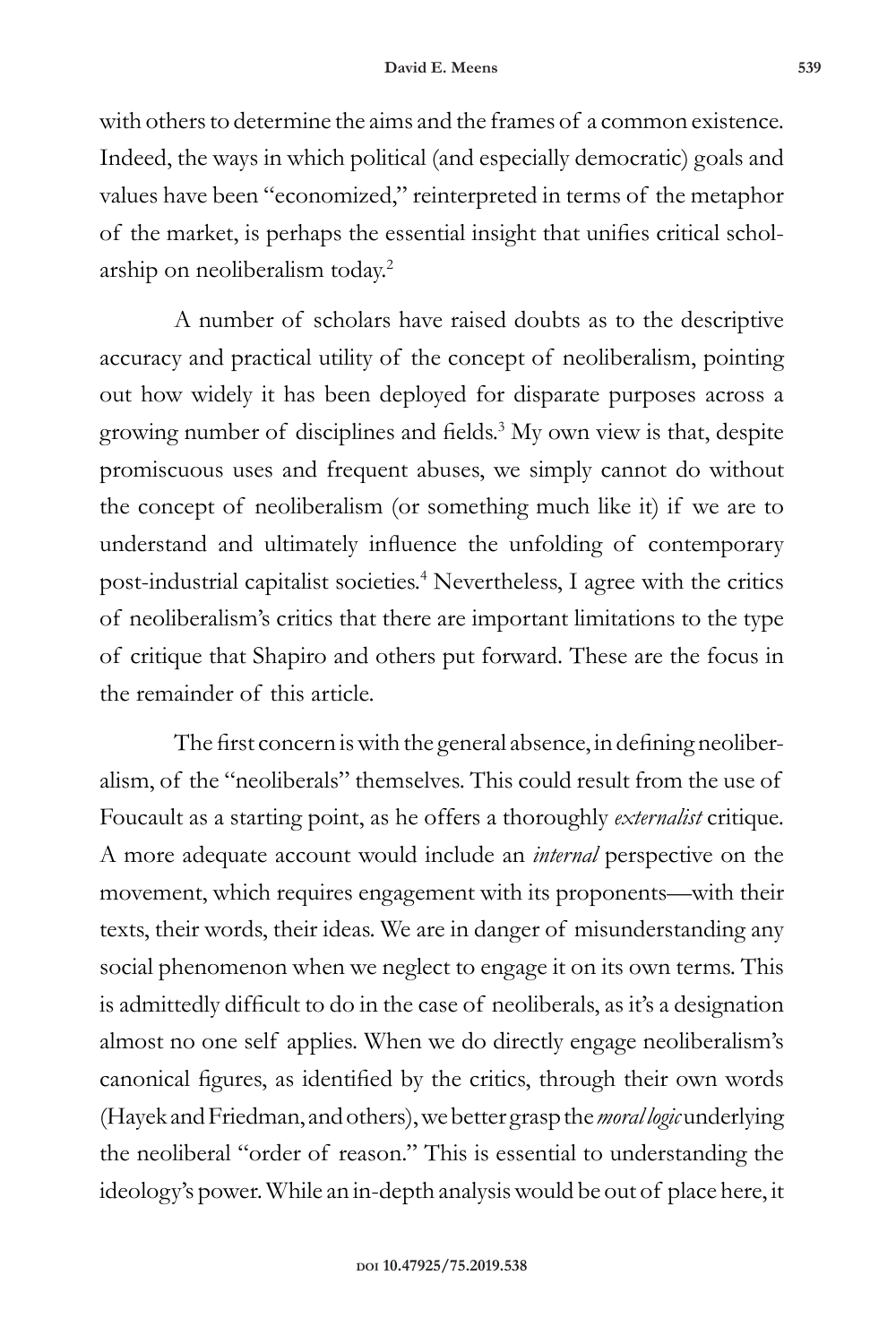will suffice to indicate the ways that neoliberalism developed as a response to fundamental contradictions inherent in classical liberalism. Proponents sought to resolve, dissolve or transcend these contradictions—between ideals of freedom and equality, concepts of public and private—through appropriation of the metaphor of the free market as a master principle. Adam Smith's "invisible hand" is elevated to the position of magical prime mover *because* it is imagined to overcome the opposition between private and public interests, freedom and equality, within a unified theory. This background is key to understanding economic rationality's colonization of the political. Furthermore, without an alternative that meets and, ideally, supersedes this functional achievement, it is unlikely that scholarly assaults on the neoliberal order of reason will have any practical effect.

The second concern is related to the first. When we move from the actual intellectual content advanced by proponents of the neoliberal vision to abstract talk of *habitus* and "subjectification," there is a great risk of falling into a pseudo-theological, Manichean vision of social life as defined by vague and irresistible forces. Brown describes neoliberalism as "ubiquitous and omnipresent, yet disunified and non-identical with itself." Such "everywhere and nowhere" talk suggests the analysis may beg the question. If neoliberalism is defined as everything and nothing, then it functions more as an article of faith and a catch all term for linking together complex dynamics that we (critics of neoliberalism) find unfortunate from a social perspective. It becomes a catch all for that which we disapprove, defined *ad hoc* via juxtaposition to all that we wish we had more of, or that we feel we have lost.

This danger is apparent, I think, in Shapiro's discussion of actual examples from contemporary university life. The allocation of conference travel funds by a faculty committee does not strike me as novel. Deliberation about the use of collective resources based on unit goals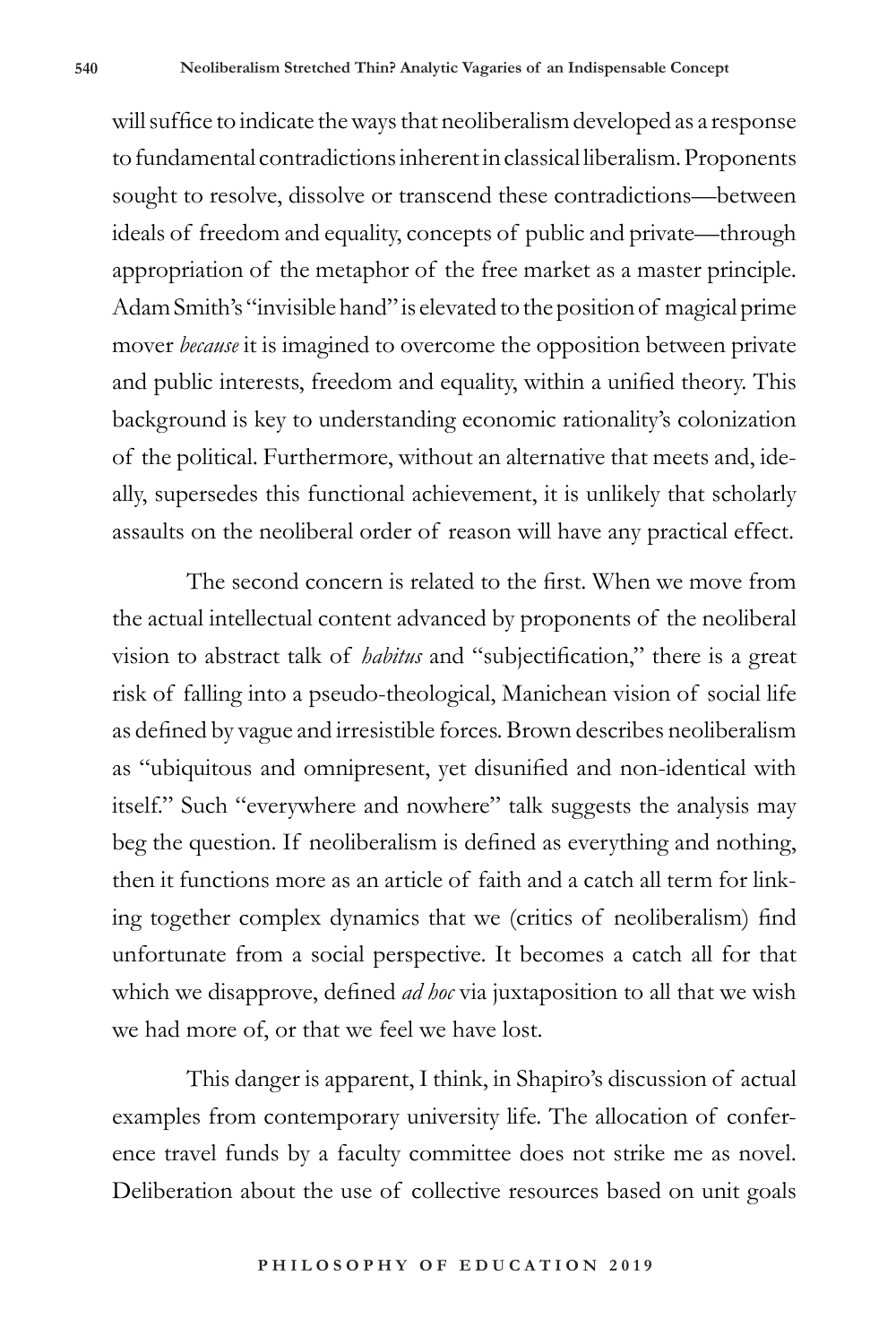does not, on its face, require neoliberal interpretation. Shapiro suggests that this is an example of "responsibilization" in that it contrasts with other approaches that would depend on role hierarchies and/or value faculty members professional autonomy as individuals. But could this same phenomena be just as well interpreted as an example of politics in action, of negotiation in the service of achieving individual and group interests? A more detailed description of the committee's practices would perhaps make clearer the reasons that Shapiro finds this a compelling case. But it's not obvious, on the face of things, that an interpretation in terms of neoliberalism is necessary or helpful in suggesting interventions or action for change. We might worry that the analysis falls victim to a philosophical version of the well-worn aphorism, "If all you have is a hammer, then everything looks like a nail." When neoliberalism is theorized as a pervasive and hegemonic force with a monolithic, coherent logic (e.g., as an "order of reason"), empirical data tend to be interpreted as instances rather than analyzed on the basis of alternatives*.* The former is a philosophical blind alley, the latter allows evaluation of available analysis on the basis of likely and actual consequences.

This brings us to a third and final concern regarding the implications of Shapiro's analysis, namely issues of agency, hope and despair. Critical scholarship on neoliberalism expressly aims to challenge and ultimately change policies and practices. Yet such scholarship tends to be long on diagnosis and vanishingly short on both prescription and prognosis. Brown's book is representative of this tendency when, in the final chapter, she acknowledges her analysis includes no strategy for change. She offers in its place reflections on the temptation to despair in the face of neoliberalism's apparent inevitability. We should consider the possibility that our failure thus far is not despite but because of the analytic tools we have brought to bear.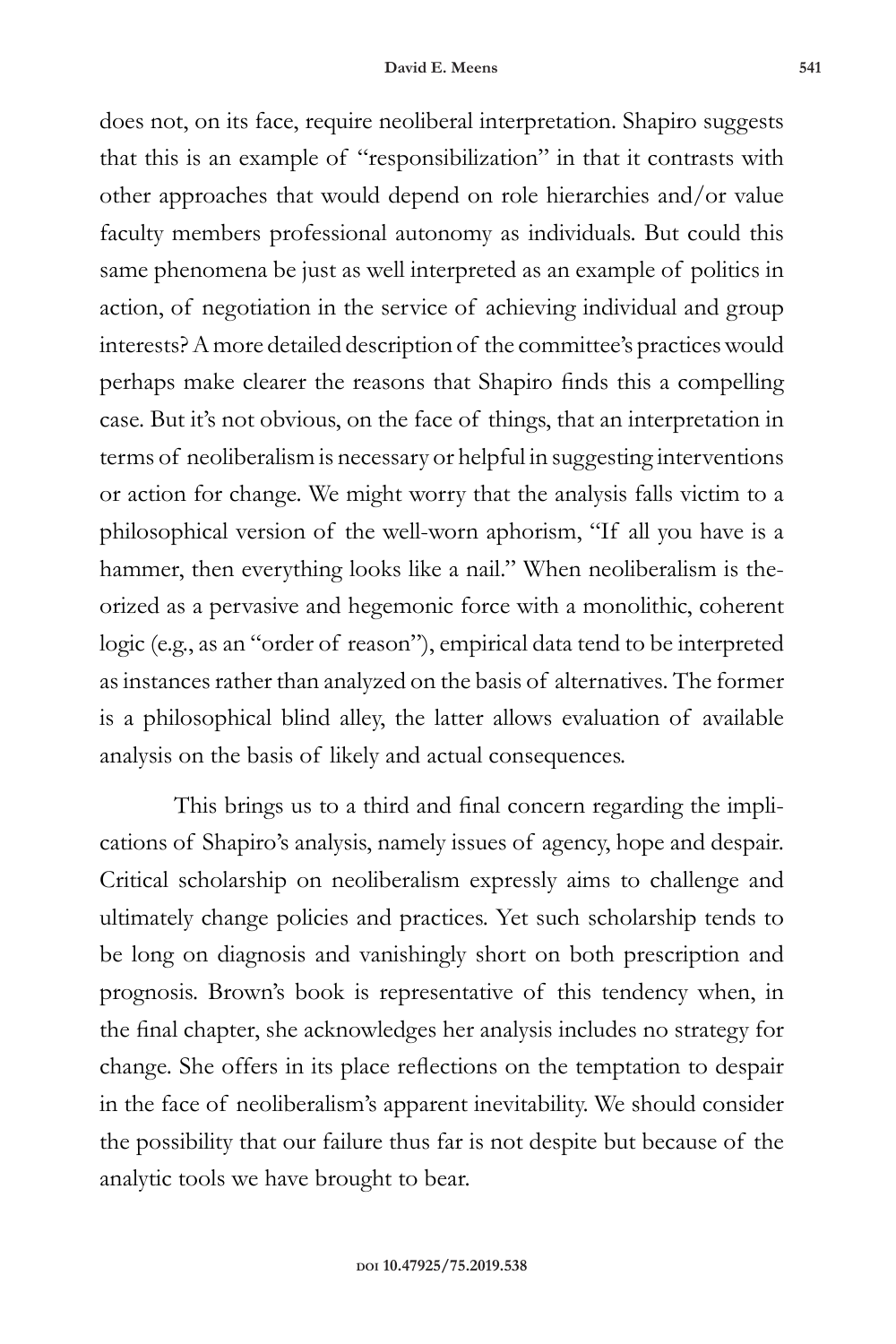In conclusion, Shapiro's critique has much to recommend it. Neoliberalism is a construct that names and organizes disparate phenomena in terms of a transformation of key, underlying social meanings. It is helpfully characterized as a "stealth revolution" within higher education contexts, in that these changes were well underway by the time they were noticed, much less have they been adequately negotiated. But the temptation to despair is also a function of such analysis, which in my view gives too much power to neoliberalism, reifying complex social processes under its rubric. Interpreting a wide range of disparate institutional practices and rhetorics in terms of a single, pervasive "force," à *la* Shapiro and Brown, tends to provide coherence while disabling insight for action.

Our institutional contexts are marked by nothing so much as internal contradictions. These settings are vectors where complex cultural forces intersect to shape and reshape a landscape itself constituted by layers of historical sedimentation. Theories of social change often focus on contradictions internal to and between competing discourses. I have argued here that failure to account for neoliberalism's functional achievements on its own terms, as articulated by its progenitors and proponents, obscures the sources of its power. On the other hand, neoliberalism as a grand explanatory framework, a "hegemonic force," may actually reinforce the phenomenon. Neoliberalism is positioned as a principle rather than a product of social forces—a "first cause" in the explanatory sense, an *a priori*. One reason for neoliberalism's appeal as a critical construct is that it construes the chaos of disparate contending phenomena to expressions of a single, coherent logic. Ironically, the light such analysis seemingly casts upon experience may come at a cost—coherence at the expense of effective strategies for challenge and change. The latter are most likely found in the ideology's shifting shadows, in cultural fissures and cracks. We should not settle for social critique that finds neoliberalism lurking around every corner, under every rock. Let us recognize the power of